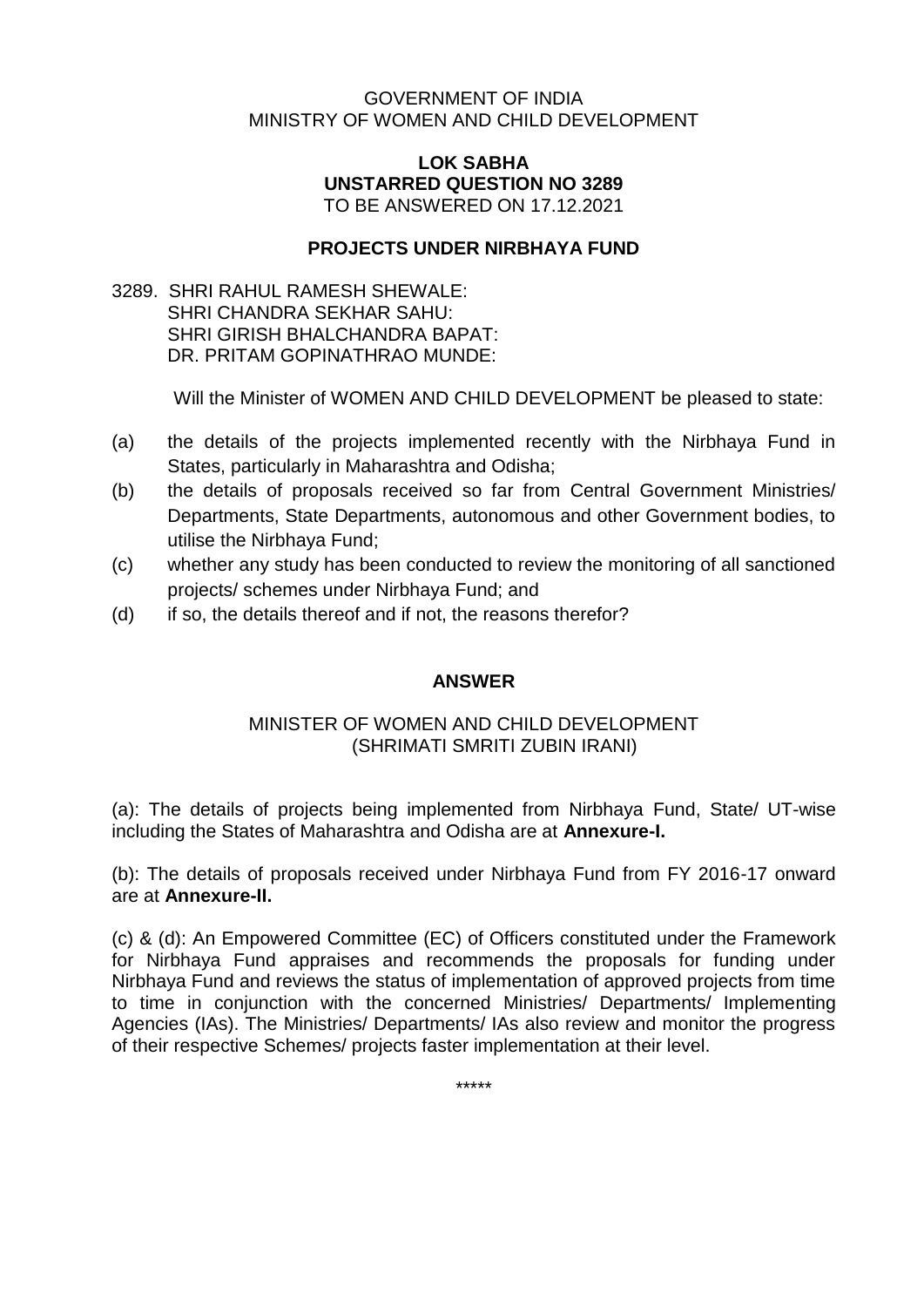Annexure referred to in reply to part (a) of Lok Sabha Un-starred Question No.3289 for answer on 17.12.2021 regarding 'Projects under Nirbhaya Fund'

The details of the projects appraised under Nirbhaya Fund since its inception

1. The projects being implemented by Central Ministries/ Departments directly

| Sl.            | <b>Projects</b>                                                                             | <b>Ministries</b> / |
|----------------|---------------------------------------------------------------------------------------------|---------------------|
| No.            |                                                                                             | <b>Departments</b>  |
|                | Proposal for providing facility of Social Workers/ Counselors at M/o Home Affairs           |                     |
|                | the District and Sub-Divisional Police Station Level in Delhi                               |                     |
|                | New building with women centric facilities for Special Unit for                             |                     |
| 2              | Women & Children (SPUWAC) and Special Unit for North East                                   |                     |
|                | Region (SPUNER) at Nanakpura                                                                |                     |
| 3              | Various other activities under Delhi Police 'Safety of Women' Scheme                        |                     |
| $\overline{4}$ | Establishment of State of Art DNA Lab. at CFSL, Chandigarh                                  |                     |
| 5              | Integrated Emergency Response Management System (IERMS)                                     | M/o Railways        |
| 6              | Provision of Video Surveillance System at Konkan Railway Station                            |                     |
| $\overline{7}$ | Development & Field Testing of panic Switch based safety Device for $M$ /o Electronics & IT |                     |
|                | Cars and Buses for aiding Women's Safety                                                    |                     |
| 8              | Proposal for opening One Stop Centres (OSCs) in Indian Diplomatic M/o External Affairs      |                     |
|                | Missions abroad                                                                             |                     |
| 9              | NICSI for Developing Nirbhaya Dashboard                                                     | M/o Women & Child   |
|                |                                                                                             | Development         |

### 2. The projects being implemented in all States/ UTs

| Sl.<br>No.               | <b>Projects</b>                                                                                                                                              |
|--------------------------|--------------------------------------------------------------------------------------------------------------------------------------------------------------|
| $\mathbf{1}$             | Emergency Response Support system (ERSS)                                                                                                                     |
| $\overline{2}$           | Creation of Central Victim Compensation Fund (CVCF)                                                                                                          |
| 3                        | Cyber Crime Prevention against Women & Children (CCPWC)                                                                                                      |
| $\overline{\mathcal{A}}$ | Setting up and strengthening Anti-Human Trafficking Units in all districts of States &<br>UTs.                                                               |
| 5                        | up/ strengthening Women Help Desks in Police Stations in all States<br>$\&$<br>Setting<br>(covering 10,000 Police Stations).<br>UTs                          |
| 6                        | Proposal for procurement of Forensic Kits for sexual Assault cases                                                                                           |
| 7                        | Proposal for training of Investigation Officers (IOs)/ Prosecution Officers (POs) through<br>Bureau of Police Research & Development (BPR&D) for three years |
| 8                        | Setting up Fast Track Special Courts to dispose off cases pending trial under Rape & POCSO<br>Act                                                            |
| 9                        | One Stop Centre (OSC)                                                                                                                                        |
| 10                       | Universalisation of Women Helpline (WHL)                                                                                                                     |
| 11                       | Mahila Police Volunteers (MPV)*                                                                                                                              |
| 12                       | Scheme for critical care and support for accessing justice to rape / gang-rape survivors and<br>minor girls who get pregnant                                 |
| 13                       | Proposal of for customization, deployment and management of State-wise vehicle tracking<br>platform AIS 140                                                  |

\*Proposals received from 13 States/ UTs.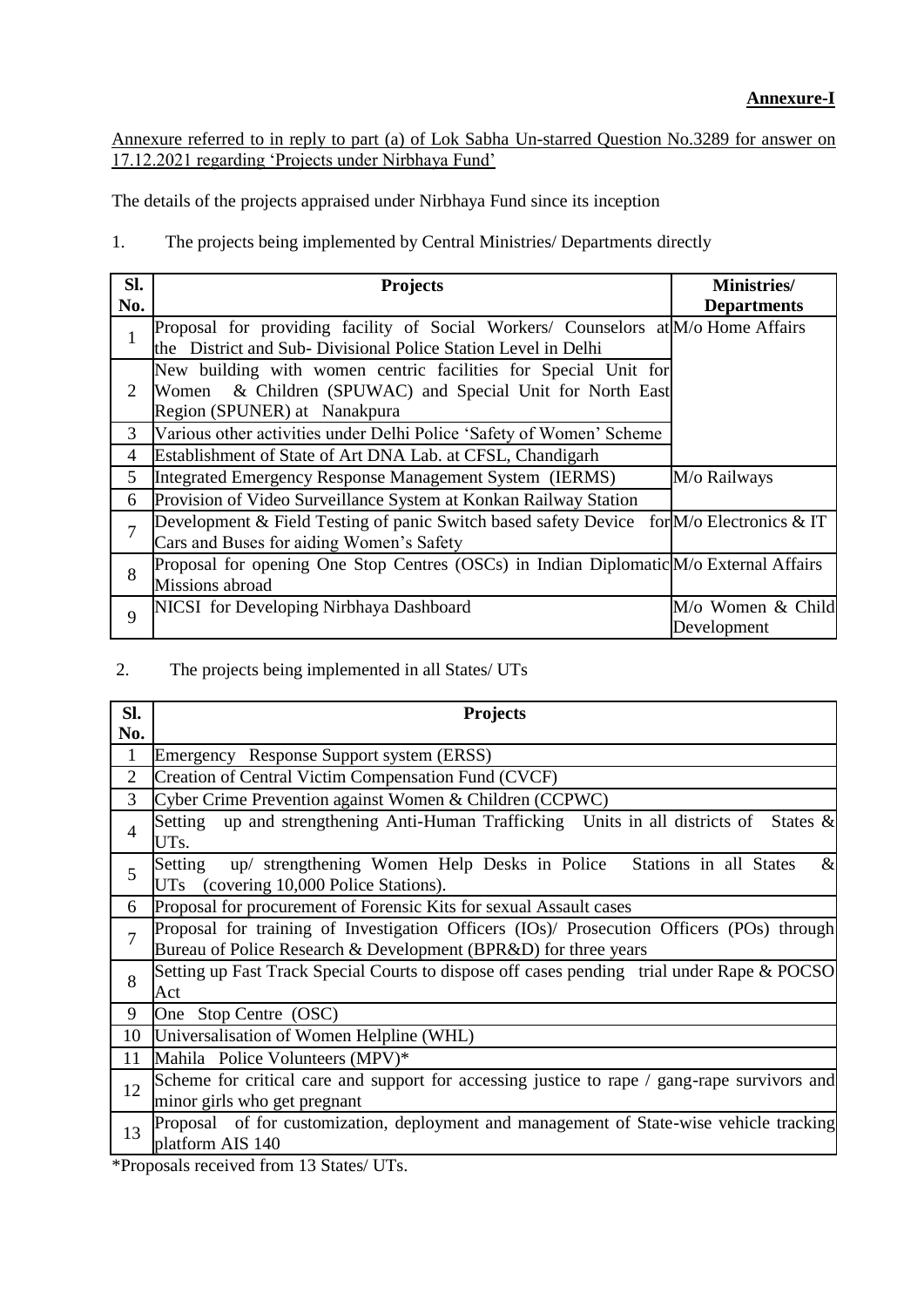# 3. The projects being implemented in limited number of States/ UTs

| SI. | <b>Projects</b>                  | States/ UTs                                                                            |  |
|-----|----------------------------------|----------------------------------------------------------------------------------------|--|
| No. |                                  |                                                                                        |  |
| 1.  | Safe                             | City Proposal for 8 Cities Gujarat, Karnataka, Tamil Nadu, Delhi, Telangana,           |  |
|     |                                  | i.e. Ahmedabad, Bengaluru, Chennai, West Bengal, Uttar Pradesh and Maharashtra         |  |
|     | Hyderabad,<br>Kolkata,<br>Delhi, |                                                                                        |  |
|     | Lucknow, Mumbai                  |                                                                                        |  |
|     |                                  | Strengthening DNA analysis, cyber Delhi, Himachal Pradesh, Jammu & Kashmir, Madhya     |  |
| 2.  |                                  | forensic & related facilities in SFSLs Pradesh, Maharashtra, Manipur, Mizoram, Punjab, |  |
|     | in 24 States/UTs                 | Rajasthan, Tamil Nadu, Tripura, Uttar Pradesh, West                                    |  |
|     |                                  | Bengal, Goa, Odisha, Puducherry, Jharkhand, Kerala,                                    |  |
|     |                                  | Karnataka, A&N Islands, Bihar, Chhattisgarh, Gujarat                                   |  |
|     |                                  | and Nagaland                                                                           |  |

4. The projects being implemented in a single State/ UT

| Sl. No.        | <b>Project Name</b>                                                                                                           | State/ UT            |
|----------------|-------------------------------------------------------------------------------------------------------------------------------|----------------------|
| 1              | Safe Tourism Destination for women in MP                                                                                      | Madhya Pradesh       |
| $\overline{2}$ | Abhaya Project Proposal for safety of women and girl child, Govt. of Andhra Pradesh<br>Andhra Pradesh                         |                      |
| 3              | Women's safety in public transport, UPSRTC, Govt. of U.P.                                                                     | <b>Uttar Pradesh</b> |
| $\overline{4}$ | Bengaluru Metropolitan Transport Corporation, Govt. of Karnataka on Karnataka<br>Training women for heavy passengers vehicles |                      |
| 5              | Chirali Proposal, Women Empowerment Directorate                                                                               | Rajasthan            |
| 6              | Smart and safe Cities Free from Violence against Women and Girls Madhya Pradesh<br>Programme, Govt. of M.P.                   |                      |
| $\tau$         | Safety and Security of Women, Govt. of Uttarakhand                                                                            | Uttarakhand          |
| 8              | Nirbhaya Shelter Home, Govt. of Nagaland                                                                                      | Nagaland             |
|                | Proposal of Department of Information, MSME & Export Promotion, Uttar Pradesh                                                 |                      |
| 9              | Govt. of UP: Mission Shakti for awareness and capacity building                                                               |                      |
|                | program for safety and empowerment of women and girls in industrial                                                           |                      |
|                | sectors                                                                                                                       |                      |
| 10             | Proposal of Department of School Education, Govt. of Bihar: Improving Bihar                                                   |                      |
|                | self-defence quality in women and girls'                                                                                      |                      |
|                | Proposal of Department of Local Government, Punjab: Punjab Urban Punjab                                                       |                      |
|                | Local Bodies Surveillance Grid for Women Safety (PUNGRID-WS)                                                                  |                      |
| 11             | proposed to be implemented in 167 Urban Local Bodies (ULBs) across                                                            |                      |
|                | Punjab                                                                                                                        |                      |

\*\*\*\*\*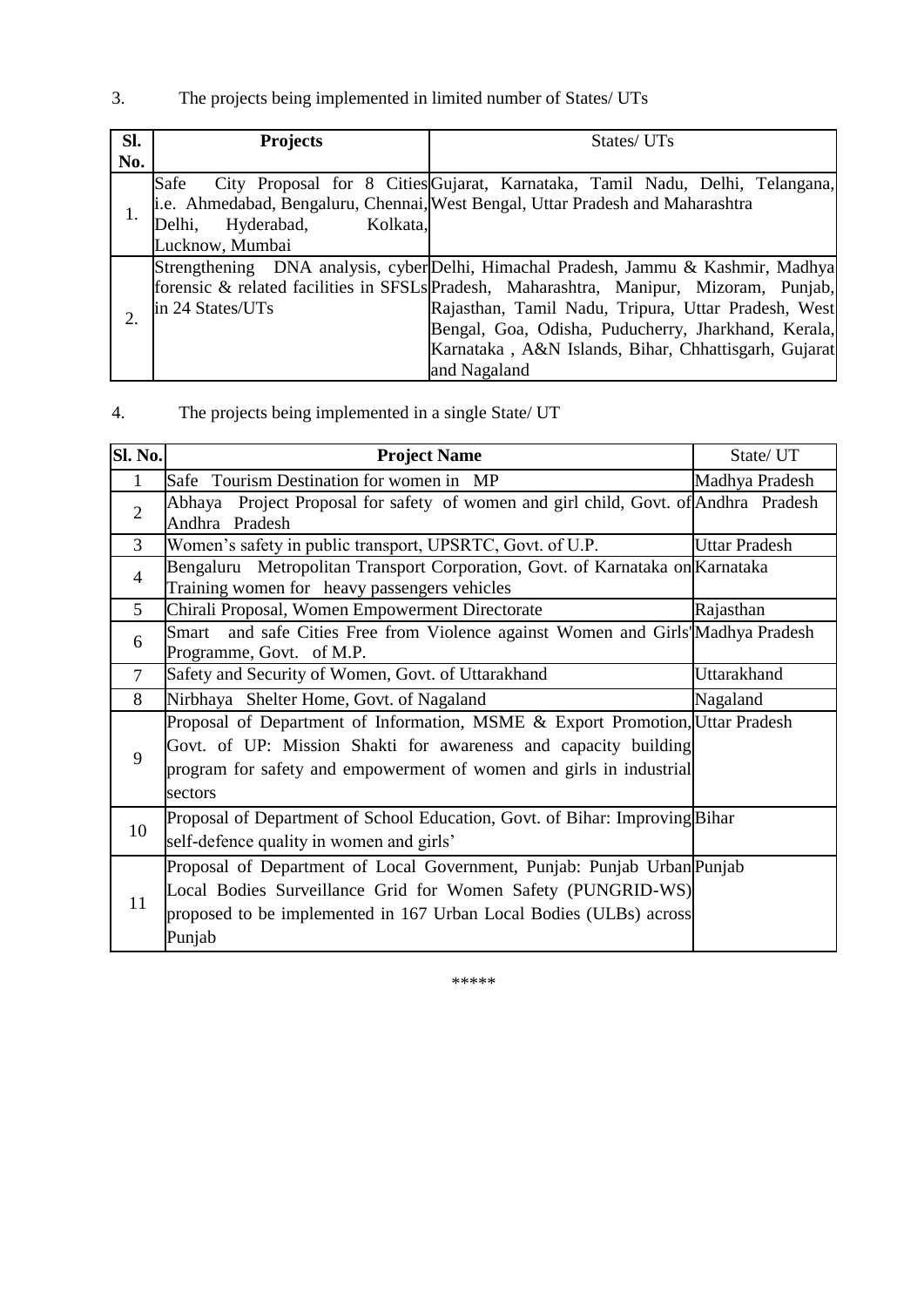Annexure referred to in reply to part (b) of Lok Sabha Un-starred Question No.3289 for answer on 17.12.2021 regarding 'Projects under Nirbhaya Fund'

The details of proposals received under Nirbhaya Fund from FY 2016-17 onwards

| Sl.<br>No.     | Proposal Details                                                                                                                       | Received from                                                                        |
|----------------|----------------------------------------------------------------------------------------------------------------------------------------|--------------------------------------------------------------------------------------|
| $\mathbf{1}$   | Installation of CCTV<br>and GPS devices in<br>buses<br>the<br>(DTC+Cluster)                                                            | Govt. of NCT Delhi                                                                   |
| $\overline{c}$ | Installation of CCTV in modern stainless steel bus queue<br>shelters located at strategic locations                                    | Govt. of NCT Delhi                                                                   |
| 3              | Proposal for development of an QR based App with installation<br>of GPS in auto-rickshaws/small vehicles (Abhaya Project)              | <b>Transport Department,</b><br>Govt. of Andhra Pradesh                              |
| $\overline{4}$ | Proposal of RSRTC.                                                                                                                     | <b>Transport Department,</b><br>Govt. of Rajasthan                                   |
| $\overline{5}$ | Installation of CCTVs in class rooms                                                                                                   | East DMC, Govt. of<br><b>NCT Delhi</b>                                               |
| 6              | Panic Button System in Public Transport Vehicles                                                                                       | Ministry of Electronics<br>Information<br>$\&$<br>Technology                         |
| $\overline{7}$ | Chirali Proposal, Women Empowerment Directorate                                                                                        | Department, of Women<br>& Child Development<br>$(WCD)$ ,<br>Govt.<br>of<br>Rajasthan |
| $\overline{8}$ | <b>Self Defense Training Scheme</b>                                                                                                    | Affairs<br>$M$ / $\sigma$<br>Home<br>(MHA)                                           |
| 9              | Bengaluru Metropolitan Transport Corporation (BMTC), Govt.<br>of Karnataka on Training women for heavy passengers vehicles             | Transport<br>Department,<br>Govt. of Karnataka                                       |
| 10             | Proposal for implementing a 'Safe City Project'<br>$\frac{1}{2}$<br>Commissionerate Police, Bhubaneswar-Cuttack, Govt.<br>of<br>Odisha | Govt. of Odisha                                                                      |
| 11             | Innovative projects for preventing violence against women $\&$<br>girls.                                                               | Govt. of Maharashtra                                                                 |
| 12             | Safe City Programme for Jabalpur, Indore & Gwalior.                                                                                    | of<br>Department,<br>WCD, Govt. of MP                                                |
| 13             | Proposal on awareness programme for safety and security of<br>women (in 5 districts)                                                   | Department, of WCD,<br>Govt. of Uttárakhand                                          |
| 14             | Proposal for installation of CCTVs in buses of UPSRTC,<br>Lucknow                                                                      | Transport<br>Department,<br>Govt. of Uttar Pradesh                                   |
| 15             | Nirbhaya Shelter Home in Kohima,                                                                                                       | Department, of Social<br>Welfare,<br>Govt.<br>of<br>Nagaland                         |
| 16             | National Resource Centre for Mitigation of Sexual Assaults<br>from Raksha Shakti University,                                           | Govt. of Gujarat                                                                     |
| 17             | Cyber Security, Safety and Privacy of women by<br>C-DAC, Hyderabad                                                                     | <b>MHA</b>                                                                           |
| 18             | Delhi Police on Safe City Project                                                                                                      | <b>MHA</b>                                                                           |
| 19             | Various other activities under scheme of safety of women of<br>Delhi Police                                                            | <b>MHA</b>                                                                           |
| 20             | Safe City Project for 8 Cities- Delhi, Kolkata, Mumbai,                                                                                | <b>MHA</b>                                                                           |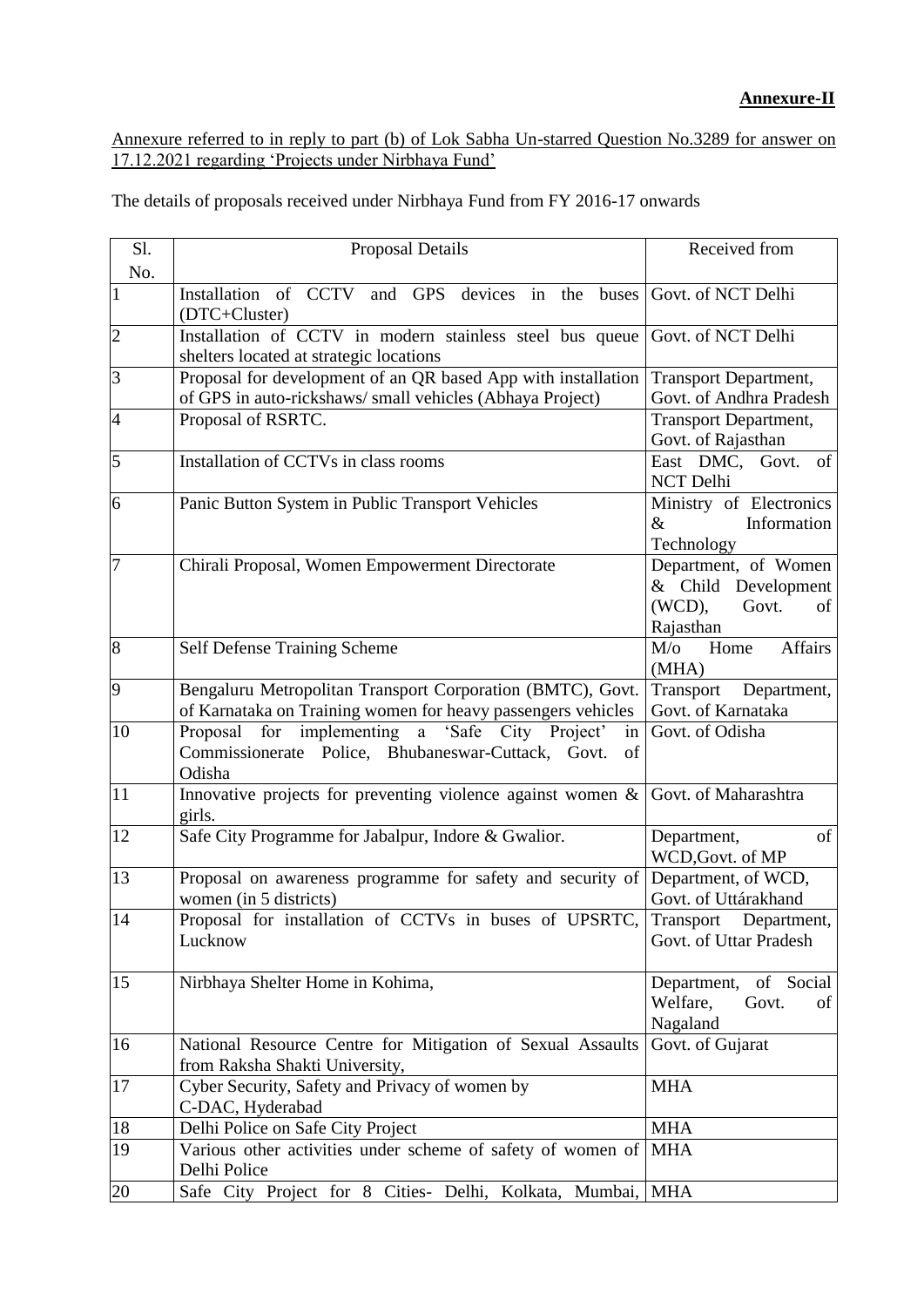|                 | Chennai, Hyderabad, Bengaluru, Ahmedabad and Lucknow                                                                                      |                                                                  |
|-----------------|-------------------------------------------------------------------------------------------------------------------------------------------|------------------------------------------------------------------|
| 21              | Forensic Lab for Women/ sexual violence at CFSL, Chandigarh                                                                               | <b>MHA</b>                                                       |
| $\overline{22}$ | Proposal of C-DAC for customization, deployment<br>and<br>management of State-wise vehicle tracking platform.                             | of<br>Ministry<br>Road<br>Transport & Highways<br>(MoRTH)        |
| 23              | Strengthening DNA analysis, cyber forensic & related facilities<br>in SFSLs                                                               | <b>MHA</b>                                                       |
| 24              | Proposal for Design, Development and Implementation of<br>"Single Security Help App" for security of women passengers.                    | Ministry of Railways                                             |
| 25              | Provision of Video Surveillance System at Konkan Railway<br><b>Stations</b>                                                               | Ministry of Railways                                             |
| 26              | Proposal for installation of security device in buses<br>Uttrakhand Transport Corp.                                                       | of Transport<br>Department,<br>Govt. of Uttarakhand              |
| 27              | Proposal for installation of 200 CCTV Cameras in Buses to Govt. of Tamil Nadu<br>ensure safety of women and girl child.                   |                                                                  |
| 28              | Strategic Communication Initiatives for Women's Safety and Govt. of Tamil Nadu<br>Security                                                |                                                                  |
| 29              | Proposal for setting up suicide prevention Helpline in the State.                                                                         | Govt. of Tamil Nadu                                              |
| $\overline{30}$ | Proposals from 12 Universities of Tamil Nadu regarding<br>women safety                                                                    | Govt. of Tamil Nadu                                              |
| 31              | Women's Safety and Security concerns and violence against<br>women in Bihar through multi-sectoral convergence efforts.                   | Govt. of Bihar                                                   |
| 32              | Proposal for scaling up the Special Cells for Women to 112 sub<br>divisional police stations.                                             | Govt. of Bihar                                                   |
| 33              | Proposals for 'Shaurya Dal Programme'                                                                                                     | of<br>Govt.<br>Madhya<br>Pradesh                                 |
| $\overline{34}$ | Proposal of KSRTC, Transport Deptt., Karnataka                                                                                            | <b>MoRTH</b>                                                     |
| $\overline{35}$ | Proposal of NSRTC, Transport Deptt.Nagaland                                                                                               | <b>MoRTH</b>                                                     |
| 36              | Proposal of RSRTC., Transport Deptt., Rajasthan                                                                                           | <b>MoRTH</b>                                                     |
| $\overline{37}$ | Proposal for procurement of Forensic Kits for sexual Assault<br>cases                                                                     | <b>MHA</b>                                                       |
| 38              | Proposal for setting up Fast Track Special Courts to dispose off<br>cases pending trial under Rape & POCSO Act                            | Department of Justice                                            |
| 39              | Proposal on awareness programme for safety and security of Department of WCD,<br>women (in 2 additional districts)                        | Govt. of Uttárakhand                                             |
| 40              | Proposal for establishment of One Stop Sexual Assault AIIMS, Delhi<br>Examination, Care & Research Centre, AIIMS                          |                                                                  |
| 41              | Proposal to set up Protection Houses for combating Honour Department, of WCD,<br>Killing                                                  | Haryana                                                          |
| 42              | Proposal for SashaktaVahini for capacity building programme<br>for women and girls                                                        | Department, of WCD,<br>Madhya Pradesh                            |
| 43              | Setting up of Home for mentally ill women,                                                                                                | Govt. of Manipur                                                 |
| 44              | Setting up of Night Shelters for vulnerable women including<br>drug users and sexual workers,                                             |                                                                  |
| 45              | Providing self defense training for women and girls.                                                                                      |                                                                  |
| 46              | Installation of CCTV in vulnerable areas of Imphal                                                                                        |                                                                  |
| 47              | Proposal to establish and strengthening of Women Safety,<br>Security and Redressal Programmes under Kidwai Cancer<br>Institute, Karnataka | Kidwai Cancer Institute,<br>Karnataka                            |
| 48              | Proposal for setting up of CCTV monitoring and backup                                                                                     | Govt. of Puducherry                                              |
| 49              | Proposal for safety and security of women                                                                                                 | Department<br>of<br>Social<br>Security<br>$\&$<br>WCD,<br>Punjab |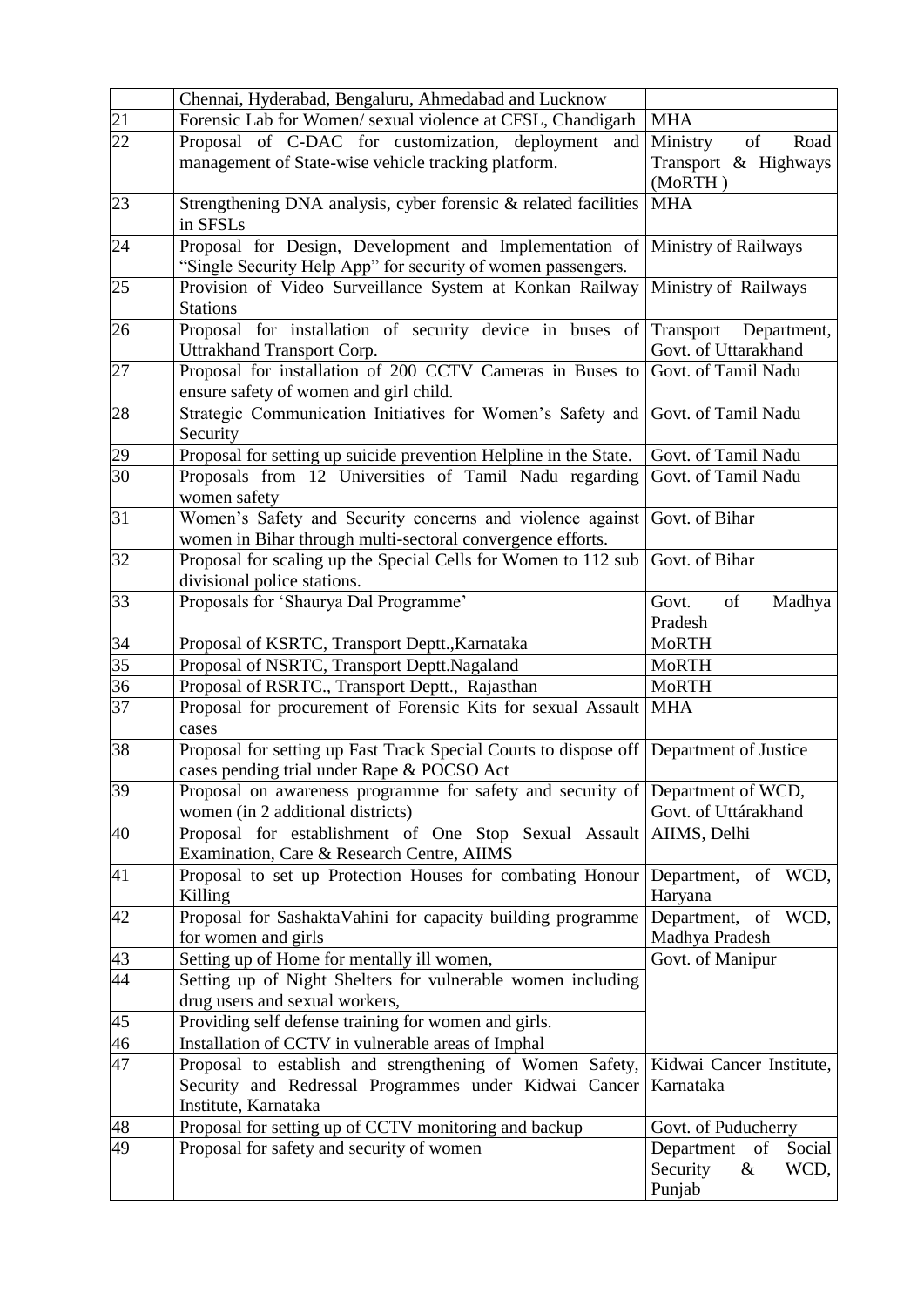| 50              | for Integrated Intelligence<br>strengthening<br>Proposal<br>$\&$<br>surveillance, creation of Women Police Station etc.                                                             | Police Department,<br>Govt. of Puducherry                                                                   |
|-----------------|-------------------------------------------------------------------------------------------------------------------------------------------------------------------------------------|-------------------------------------------------------------------------------------------------------------|
| 51              | Proposal for SSWANGINI                                                                                                                                                              | Department of WCD,<br>Govt. of Puducherry                                                                   |
| 52              | Preventive and reducing violence against young women                                                                                                                                | Department of WCD,<br>Govt. of Andhra Pradesh                                                               |
| 53              | Construction of reading cum library for girls, career counseling                                                                                                                    | District<br>Magistrate,<br>Sirmour, HP                                                                      |
| 54              | Renovation/repair and extension of Heritage Building                                                                                                                                | Magistrate,<br>District<br>Sirmour, HP                                                                      |
| 55              | Safe Tourism Destination for women in MP                                                                                                                                            | Tourism Department,<br>Govt.<br>$\sigma$<br>Madhya<br>Pradesh                                               |
| 56              | Procurement of Buses as ladies special in all districts of J&K                                                                                                                      | Transport Department,<br>Jammu & Kashmir                                                                    |
| 57              | Proposal to ensure women safety in prisons 13 Jails of Punjab                                                                                                                       | Police Department,<br>Punjab                                                                                |
| 58              | Procurement of buses and interceptor vehicles, implementation<br>of passenger information system                                                                                    | Transport<br>Department,<br>Haryana                                                                         |
| 59              | Sakhi-<br>for the<br>Women rehabilitation centre<br>One<br>Stop<br>Centre(OSC) inhabitants and provision of vehicle<br>(four<br>wheeler) in all 27 OSCs                             | <b>WCD</b><br>Department,<br>Chhattisgarh                                                                   |
| $\overline{60}$ | Establishment of three(3) units of DNA Laboratory at FSL,<br>Patna                                                                                                                  | Home Department,<br><b>Bihar</b>                                                                            |
| 61              | Safe City Program for District Headquarters of Madhya Pradesh                                                                                                                       | WCD Department,<br>Madhya Pradesh                                                                           |
| 62              | Enhancement of mobility for Emergency Response to attend to<br>women in distress                                                                                                    | Home Department,<br>Tripura                                                                                 |
| 63              | Provision of Integrated Emergency Response Management<br>System (IERMS) at balance 7261 stations and 58286 coaches of<br>all type of trains on Indian Railways under Nirbhaya Fund. | M/o Railways                                                                                                |
| 64              | Sponsored research proposal entitled "Improvements in Panic  <br>Switch Based Safety Device for cars & buses for aiding<br>women's safety, and testing thereof"                     | IIT, Delhi, MieTY,                                                                                          |
| 65              | Proposal for women safety $\&$ security including 12 different<br>programmes                                                                                                        | Welfare<br>Social<br>Department,<br>Govt.<br>of<br>Meghalaya                                                |
| 66              | Proposal for Safe City Project for the city of Gautambudh<br>Nagar, UP                                                                                                              | Home<br>Department,<br>Govt. of UP                                                                          |
| 67<br>68        | Setting up/ strengthening the State FSL at Ranchi, Jharkhand<br>Proposal for six cities surveillance project for the State of<br>Jharkhand                                          | SFSL, Ranchi, Jharkhand<br>DG/IG, Police, Ranchi                                                            |
| 69              | Proposal for "Punjab Urban Local Bodies Surveillance Grid for<br>Women Safety (PUNGRID-WS) proposed to be implemented<br>in 167 Urban Local Bodies (ULBs) across Punjab             | Secretary, Local Govt. -<br>cum- MD of Punjab<br>Municipal Infrastructure<br>Development Company<br>(PMIDC) |
| 70              | Innovative Initiatives on promotion of women safety and<br>security through Integrated Training                                                                                     | Social Welfare and<br>Nutritious Meal                                                                       |
| 71              | Vehicular support to One Stop Centres (OSCs) for emergency<br>and rescue services for women and girl children in distress and<br>enhance their safety and security                  | Programme Department,<br>Govt. of Tamilnadu                                                                 |
| 72              | Purchase of 1229 four wheelers under Nirbhaya Fund towards<br>the implementation of Women Police Mobile Patrol throughout                                                           |                                                                                                             |